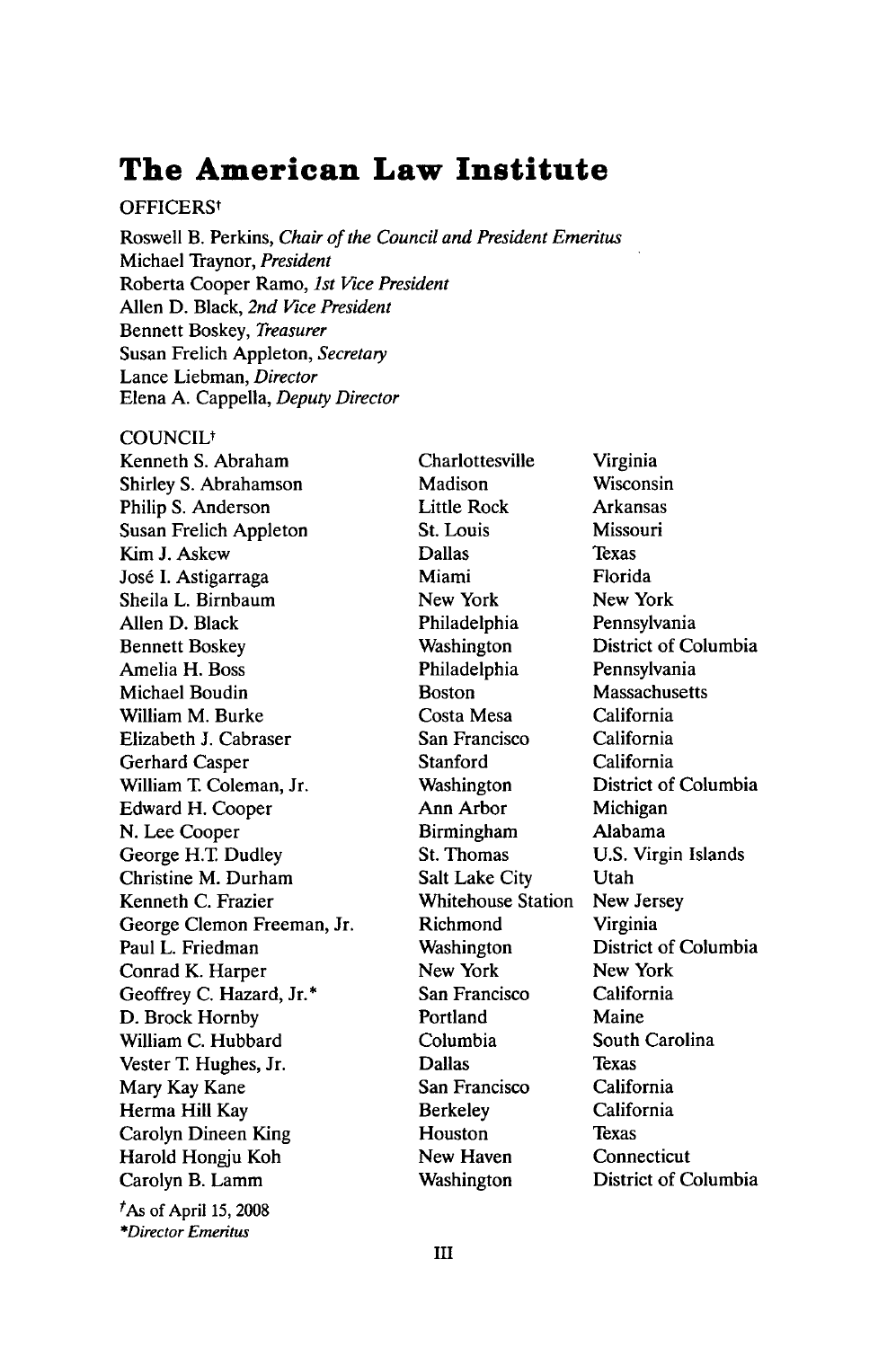#### **COUNCIL**

Douglas Laycock Pierre N. Leval David **F** Levi Hans A. Linde Martin Lipton Myles V. Lynk Margaret H. Marshall John **J.** McKetta, III Vincent L. McKusick Daniel J. Meltzer Robert H. Mundheim Kathryn A. Oberly Roswell B. Perkins Harvey S. Perlman Ellen Ash Peters Louis H. Pollak Roberta Cooper Ramo Lee H. Rosenthal Mary M. Schroeder Wm. Reece Smith, Jr. Jane Stapleton Robert A. Stein Larry S. Stewart Michael Traynor Bill Wagner Patricia M. Wald William H. Webster Herbert P Wilkins James H. Wilson, Jr. Diane P. Wood

#### *Emeritus Council Members*

Hugh Calkins Roger C. Cramton William H. Erickson Nicholas deB. Katzenbach Betsy Levin Robert MacCrate Ernest J. Sargeant Lawrence E. Walsh George Whittenburg

Ann Arbor New York Durham Salem New York Tempe Boston Austin Portland Cambridge New York New York New York Lincoln Hartford Philadelphia Albuquerque Houston Phoenix Tampa Canberra Minneapolis Miami San Francisco Tampa. Washington Washington Newton Atlanta Chicago

Michigan New York North Carolina Oregon New York Arizona Massachusetts Texas Maine Massachusetts New York New York New York Nebraska Connecticut Pennsylvania New Mexico Texas Arizona Florida Australia Minnesota Florida California Florida District of Columbia District of Columbia Massachusetts Georgia Illinois

Cleveland Ithaca Englewood Princeton Washington New York Boston Oklahoma City Amarillo

Ohio New York Colorado New Jersey district of Columbia New York Massachusetts Oklahoma Texas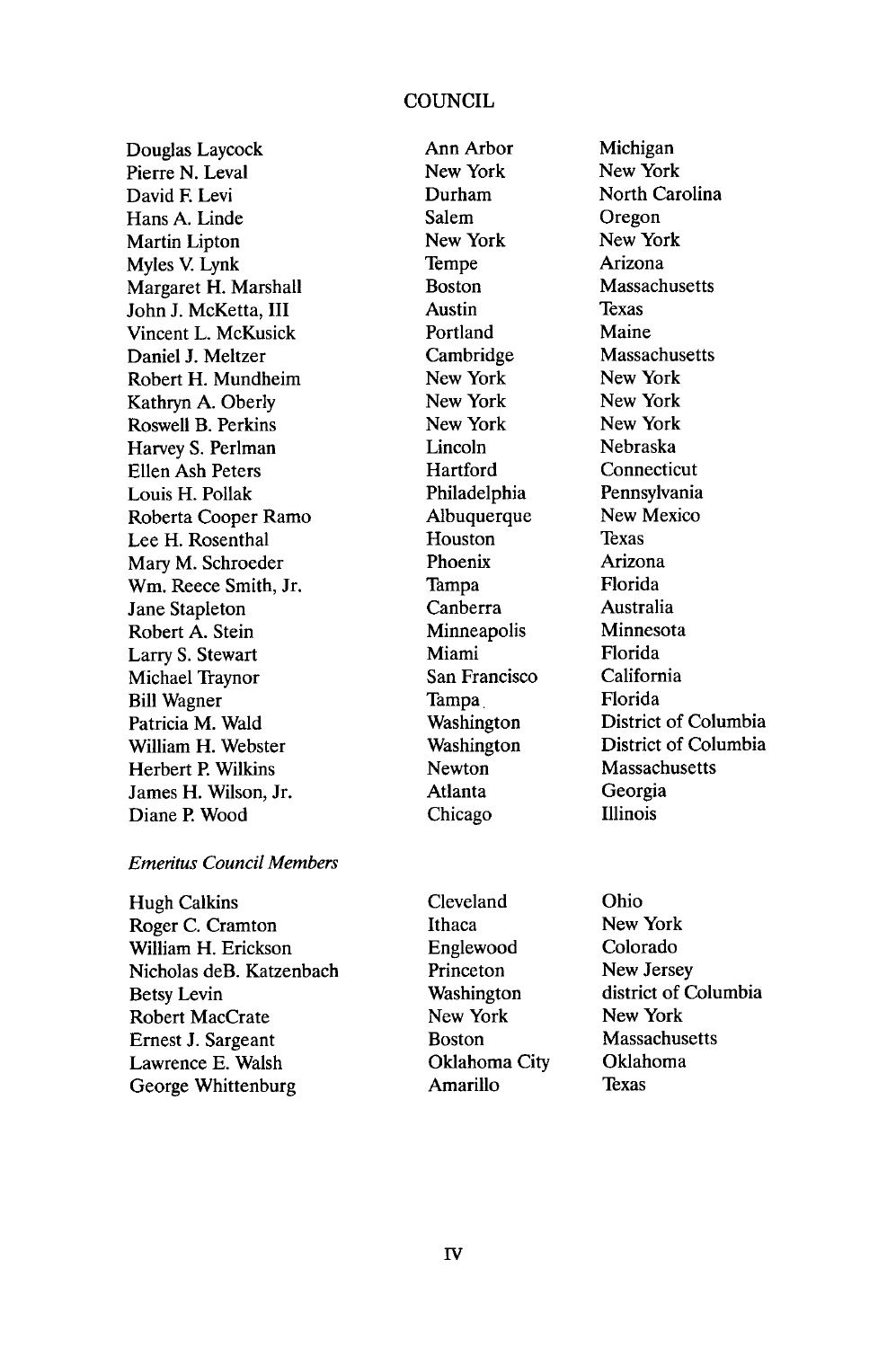# **Intellectual Property- Principles Governing Jurisdiction, Choice of Law, and Judgments in Transnational Disputes**

### **REPORTERS**

ROCHELLE **C.** DREYFUSS, New York University School of Law, New York, NY **JANE C.** GINSBURG, Columbia University School of Law, New York, **NY** FRANgoIs **DESSEMONTET,** Saint Barthelemy, French West Indies

# **ADVISERS**

| GRAEME W. AUSTIN, University of Arizona, James E. Rogers College of Law,                                                               |
|----------------------------------------------------------------------------------------------------------------------------------------|
| Tucson, AZ                                                                                                                             |
| IAN C. BALLON, Greenberg Traurig, Santa Monica, CA                                                                                     |
| DANIEL R. BERESKIN, Bereskin & Parr, Toronto, ON, Canada                                                                               |
| EDWARD H. COOPER, University of Michigan Law School, Ann Arbor, MI<br>from 2005]                                                       |
| JEFFREY P. CUNARD, Debevoise & Plimpton, Washington, DC [from 2004]                                                                    |
| GRAEME B. DINWOODIE, Chicago-Kent College of Law, Illinois Institute of Technol-<br>ogy, Chicago, IL                                   |
| RICHARD FENTIMAN, Queens' College, University of Cambridge, Cambridge, England                                                         |
| RICHARD GARNETT, Melbourne Law School, University of Melbourne, Victoria, Aus-<br>tralia [from 2003]                                   |
| MICHAEL A. GEIST, University of Ottawa Law School, Ottawa, ON, Canada                                                                  |
| PAUL GOLDSTEIN, Stanford Law School, Stanford, CA                                                                                      |
| ROBIN JACOB, Court of Appeal of England and Wales, London, England                                                                     |
| CATHERINE KESSEDJIAN, University of Panthéon-Assas (Paris II), Paris, France                                                           |
| TOSHIYUKI KONO, Kyushu University Faculty of Law, Fukuoka, Japan                                                                       |
| ANNETTE KUR, Max-Planck-Institute for Intellectual Property, Competition and Tax<br>Law, Munich, Germany                               |
| ANDRÉ LUCAS, University of Nantes, Nantes, France                                                                                      |
| M. MARGARET MCKEOWN, U.S. Court of Appeals, Ninth Circuit, San Diego, CA                                                               |
| SAMUEL K. MURUMBA, Brooklyn Law School, Brooklyn, NY                                                                                   |
| DAVID NIMMER, Irell & Manella, Los Angeles, CA                                                                                         |
| DAVID C.L. PERKINS, Milbank, Tweed, Hadley & McCloy, London, England                                                                   |
| HARVEY S. PERLMAN, University of Nebraska, Lincoln, NE                                                                                 |
| SHIRA PERLMUTTER, IFPI Secretariat, London, England                                                                                    |
| PAMELA SAMUELSON, University of California at Berkeley School of Law and School<br>of Information Management and Systems, Berkeley, CA |
| HERBERT F. SCHWARTZ, Ropes & Gray, New York, NY                                                                                        |
|                                                                                                                                        |

LINDA J. SILBERMAN, New York University School of Law, New York, NY **COENRAAD JOHANNES** VISSER, University of South Africa, Pretoria, South Africa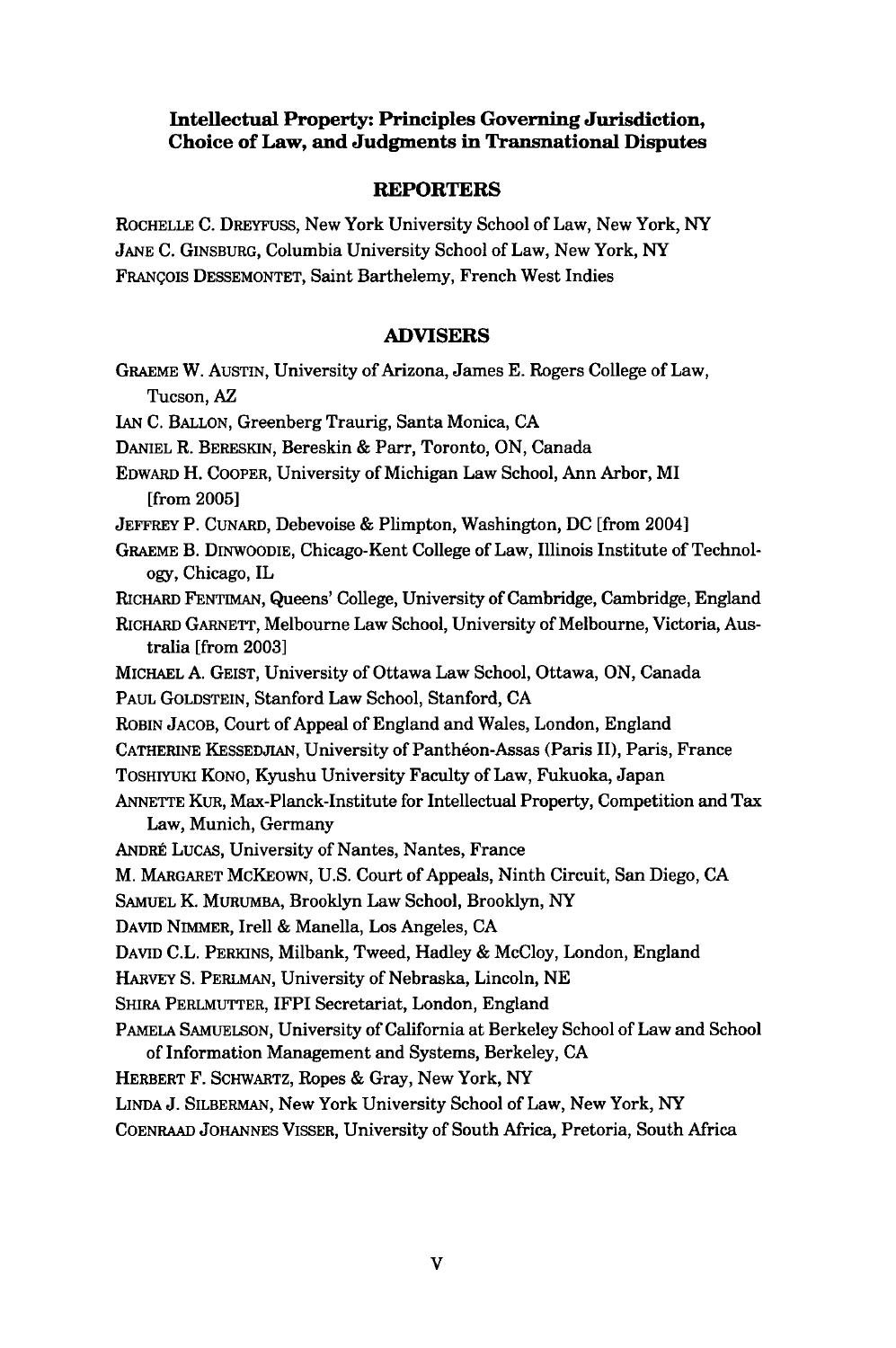# **LIAISONS**

**DAVID** P. STEWART, Washington, **DC,** for the United States Department of State **JULE** L. **SIGALL,** for the United States Copyright Office [to **2006]**

- ELAINE Wu, Alexandria, VA, for the United States Patent and Trademark Office
- **ANDREA** ScHuLz, The Hague, Netherlands, for the Hague Conference on Private International Law
- HANNU WAGER, Geneva, Switzerland, for the World Trade Organization, Intellectual Property Division
- **J. CHRISTIAN** WICHARD, for the World Intellectual Property Organization (WIPO) [to 2006]

#### **CONSULTANT TO THE REPORTERS**

RuFus **JAN** PICHLER, New York University School of Law, New York, NY [from 2005]

#### **EX OFFICIO**

ROSWELL **B.** PERKINS, New York, NY *Chair of the Council and President Emeritus, The American Law Institute*

**MICHAEL** TRAYNOR, San Francisco, **CA**

*President, The American Law Institute*

**LANCE** LIEBMAN, New York, NY

*Director, The American Law Institute*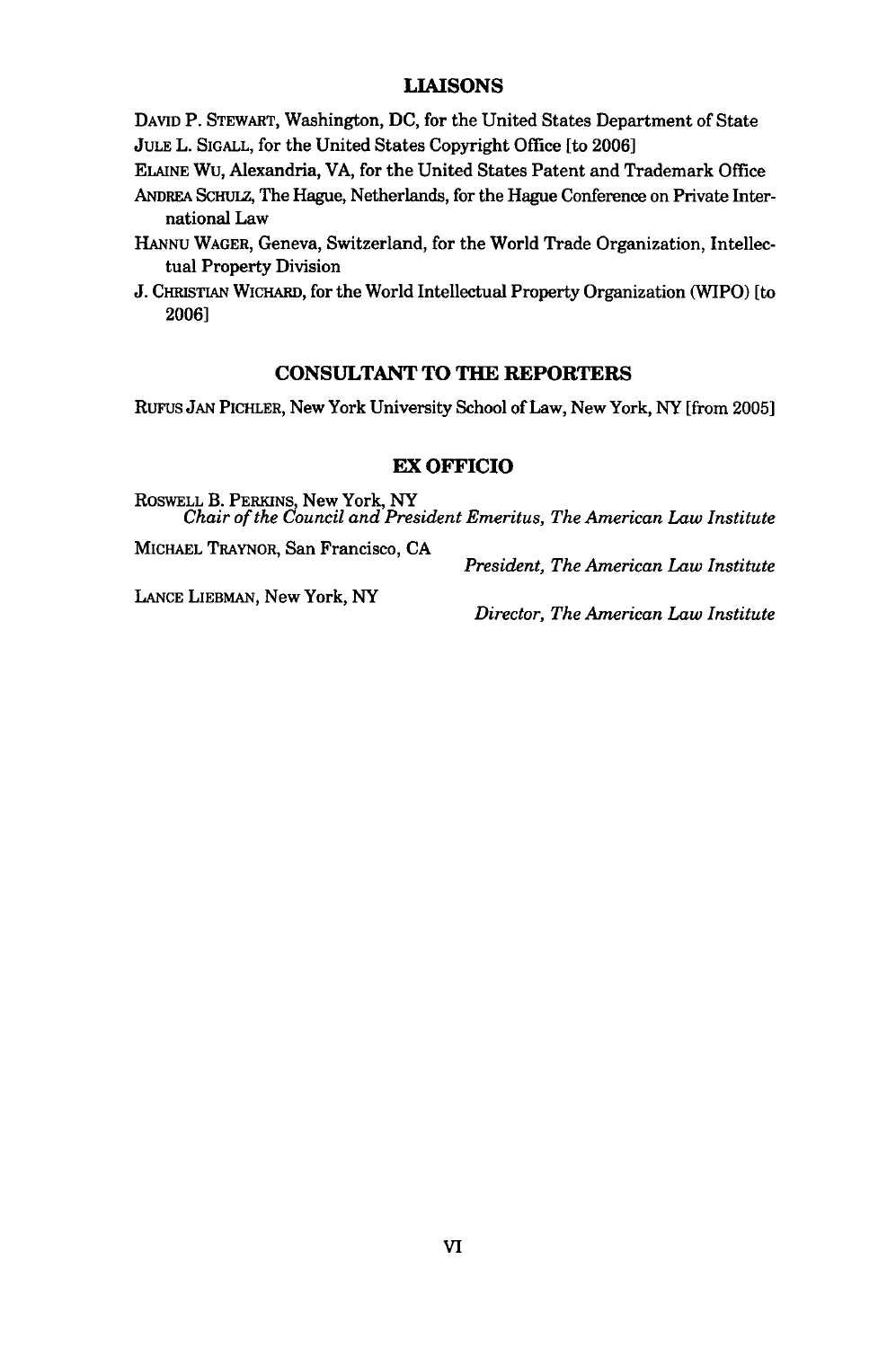# **MEMBERS CONSULTATIVE GROUP Intellectual Property: Principles Governing Jurisdiction, Choice of Law, and Judgments in Transnational Disputes**

(as of February **13, 2007)**

CHARLES W. ADAMS, Tulsa, OK ROBERT ANTHOINE, New York, NY DAVID J. ARONOFSKY, Missoula, MT JOSEPH R. BANKOFF, Atlanta, **GA SANDRA** S. BARON, New York, NY MARGRETH BARRETT, San Francisco, CA SIMON K. BARSKY, Valley Village, CA JOHN **S.** BECKERMAN, Camden, NJ JEFFREY L. BLEICH, San Francisco, CA AMELIA H. Boss, Philadelphia, PA HILDY BOWBEER, St. Paul, MN RONALD A. BRAND, Pittsburgh, PA STEPHEN McG. BUNDY, Berkeley, CA DAVID JOHN BURMAN, Seattle, WA HANNAH L. BUXBAUM, Bloomington, IN ROBERT L. BYER, Pittsburgh, PA PETER H. CARSON, San Francisco, CA WILLIAM RICHARD CASTO, Lubbock, TX STEPHEN YEE CHOW, Boston, MA DAVID S. COALE, Dallas, TX DAVID K. COHEN, London, England NEIL B. COHEN, Brooklyn, NY LEIANNE **S.** CRITTENDEN, Redwood City, **CA** THOMAS L. CUBBAGE, III, Washington, DC JAMES W. DABNEY, New York, NY CHRISTOPHER SCOTT D'ANGELO, Philadelphia, PA VINCENT M. DEL BUONO, Abuja, Nigeria JAMES SHOLTO DOUGLAS, Supreme Court of Queensland, Brisbane, Australia ALLEN K. EASLEY, St. Paul, MN WALTER **A.** EFFROSS, Washington, DC PETER D. EHRENHAFT, Washington, DC RICHARD L. FIELD, Cliffside Park, NJ

MARK E. FOSTER, San Jose, **CA** GEORGE CLEMON FREEMAN, JR., Richmond, VA LINDA **A.** FRIEDMAN, Birmingham, AL JON M. GARON, St. Paul, MN JAMES PAUL GEORGE, Fort Worth, TX RAYMOND L. GIFFORD, Denver, CO R. NICHOLAS GIMBEL, Philadelphia, PA ANDREW **C.** GREENBERG, Tampa, FL MICHAEL GREENWALD, Wynnewood, PA SHELDON W. HALPERN, Albany, NY PATRICIA ISELA HANSEN, Austin, TX **MICALYN** SHAFER HARRIS, Ridgewood, NJ RICHARD E. V. HARRIS, Piedmont, CA TREVOR CLAYTON HARTLEY, Surrey, England DALE HERSHEY, Pittsburgh, PA ERNEST R. HIGGINBOTHAM, Richardson, TX JOHN F. **HILSON,** Los Angeles, CA JOAN SIDNEY HOWLAND, Minneapolis, MN ARNETTE R. HUBBARD, Illinois Circuit Court of Cook County, Chicago, IL EDWIN E. HUDDLESON, III, Washington, DC ROBERTA JACOBS-MEADWAY, Philadelphia, PA MARK R. JOELSON, Washington, DC BERYL R. JONES, Brooklyn, NY MICHELE C. KANE, Burbank, **CA** CEM KANER, Melbourne, FL RICHARD **A.** KILLWORTH, Dayton, OH HARRY D. KRAUSE, Champaign, IL JUDITH L. KREEGER, Florida Circuit Court, Eleventh Judicial Circuit, Miami, FL